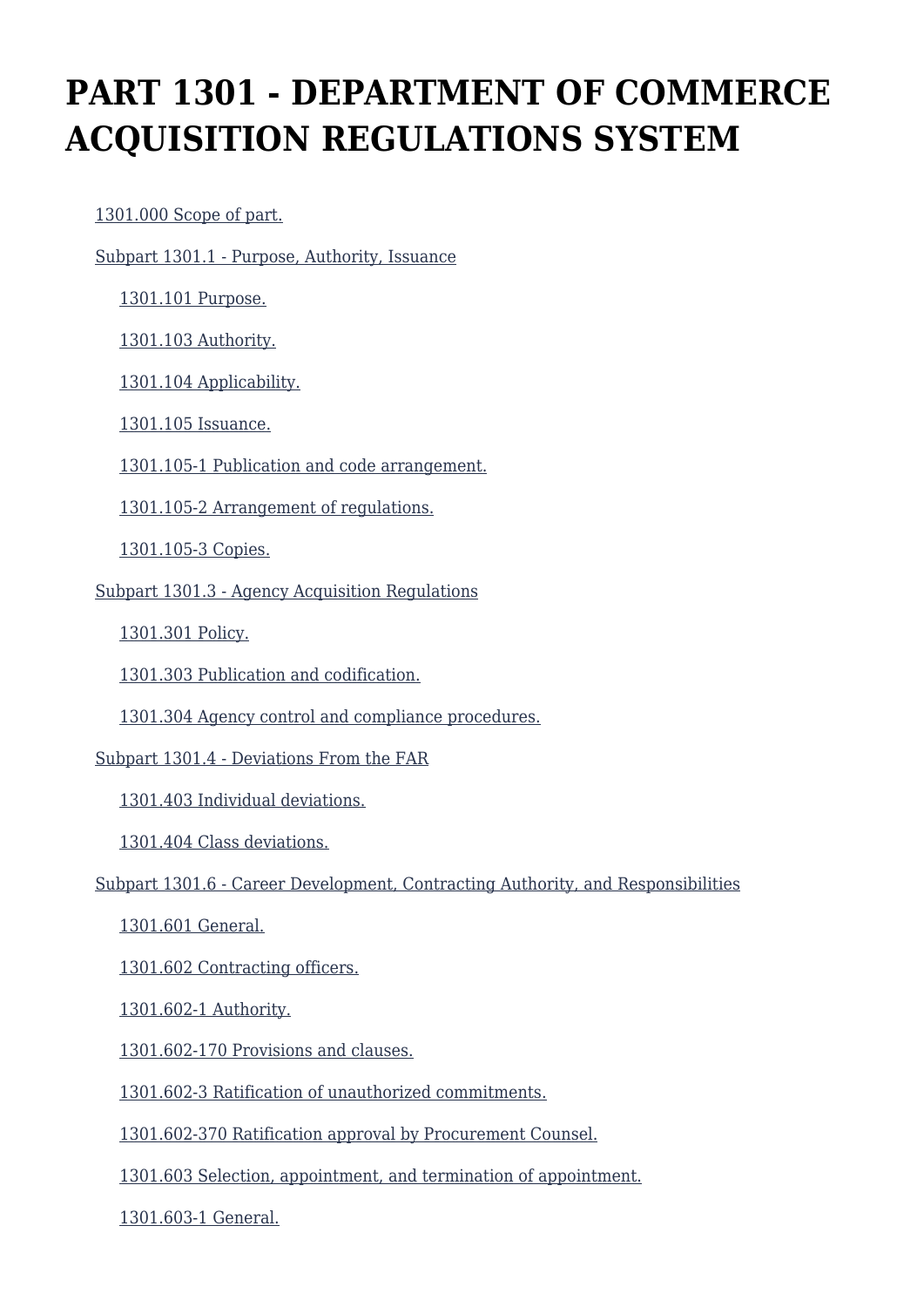[1301.603-2 Selection.](https://login.acquisition.gov/%5Brp:link:car-part-1301%5D#Section_1301_603_2_T48_506432419)

[1301.603-3 Appointment.](https://login.acquisition.gov/%5Brp:link:car-part-1301%5D#Section_1301_603_3_T48_5064324110)

[1301.603-4 Termination.](https://login.acquisition.gov/%5Brp:link:car-part-1301%5D#Section_1301_603_4_T48_5064324111)

[1301.670 Appointment of contracting officer's representative \(COR\).](https://login.acquisition.gov/%5Brp:link:car-part-1301%5D#Section_1301_670_T48_5064324112)

[1301.670-70 Provisions and clauses.](https://login.acquisition.gov/%5Brp:link:car-part-1301%5D#Section_1301_670_70_T48_5064324113)

[1301.671 Assignment of program and project managers.](https://login.acquisition.gov/%5Brp:link:car-part-1301%5D#Section_1301_671_T48_5064324114)

[Subpart 1301.7 - Determinations and Findings](https://login.acquisition.gov/%5Brp:link:car-part-1301%5D#Subpart_1301_7_T48_5064325)

[1301.707 Signatory authority.](https://login.acquisition.gov/%5Brp:link:car-part-1301%5D#Section_1301_707_T48_506432511)

# **1301.000 Scope of part.**

This part sets out general Department of Commerce Acquisition Regulation (CAR) policies, including information regarding the maintenance and administration of the CAR, acquisition policies and practices, and procedures for deviation from the CAR and the Federal Acquisition Regulation (FAR). This part describes the Commerce Acquisition Regulation in terms of establishment, relationship to the Federal Acquisition Regulation, arrangement, applicability, and deviation procedures.

# **Subpart 1301.1 - Purpose, Authority, Issuance**

#### **1301.101 Purpose.**

The CAR establishes uniform acquisition policies and procedures that implement and supplement the FAR. If there is a discrepancy between the CAR and FAR, the FAR will take precedence.

#### **1301.103 Authority.**

The CAR is issued under the authority of section 22 of the Office of Federal Procurement Policy Act, as amended (41 U.S.C. 418b), and FAR Subpart 1.3 by the Department Procurement Executive pursuant to a delegation initiating from the Secretary of Commerce.

### **1301.104 Applicability.**

The CAR applies to all Department of Commerce (DOC) acquisitions as defined in part 2 of the FAR, except where expressly excluded.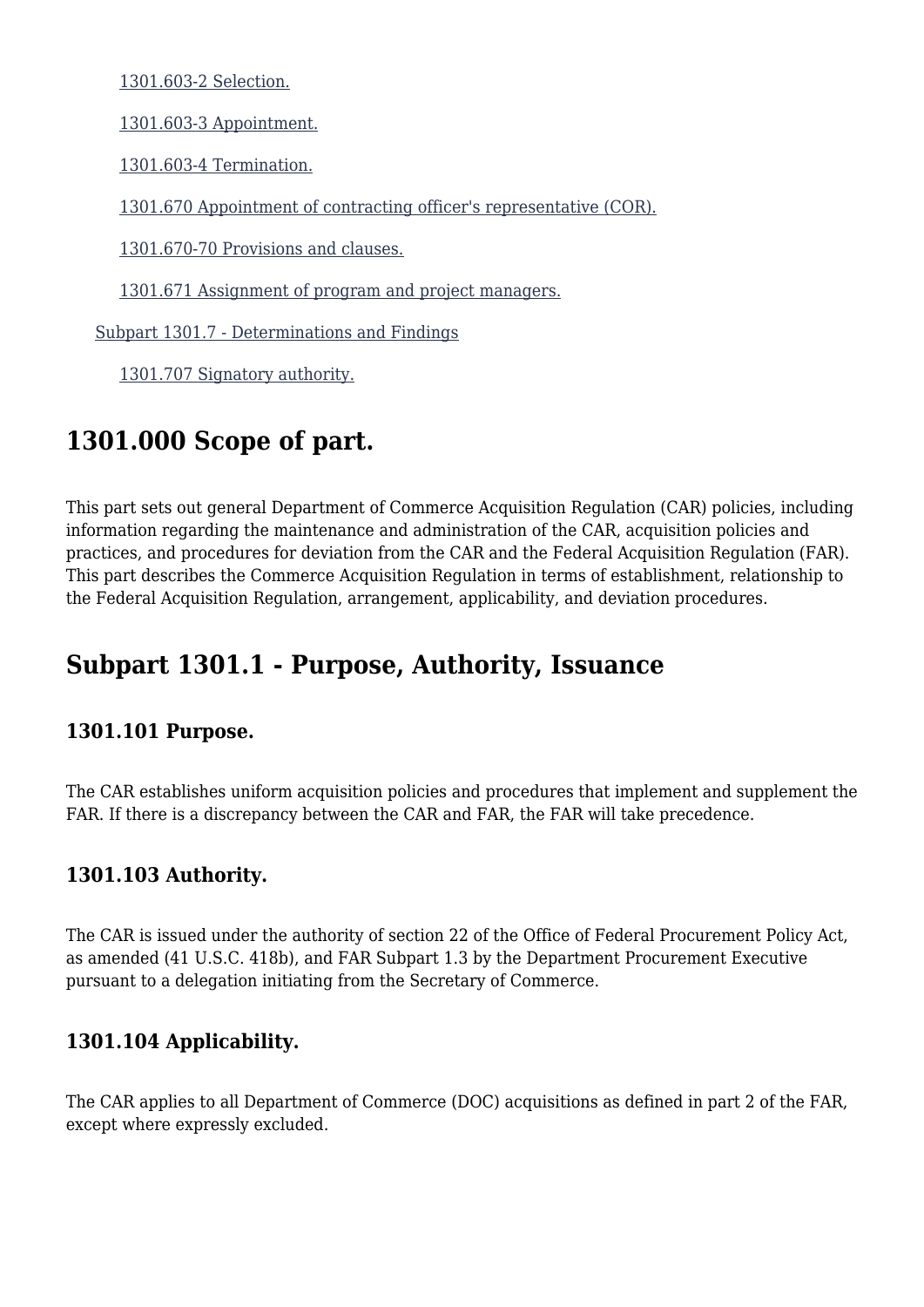#### **1301.105 Issuance.**

#### **1301.105-1 Publication and code arrangement.**

(a) The CAR is published in the Federal Register, in cumulative form in the Code of Federal Regulations (CFR), and is available online at the U.S. Department of Commerce, Office of Acquisition Management Web site.

(b) The CAR is issued as chapter 13 of title 48 of the CFR.

### **1301.105-2 Arrangement of regulations.**

(a) *General.* The CAR is divided into the same parts, subparts, sections, and subsections as the FAR.

(b) *Numbering.* If the DOC does not have supplemental regulations there will be no corresponding coverage in the CAR, and there will be gaps in the CAR numbering system.

#### **1301.105-3 Copies.**

(a) Copies of the CAR in Federal Register or CFR form may be purchased from the Superintendent of Documents, Government Printing Office, Washington, DC 20402.

(b) The CAR is available online at the U.S. Department of Commerce, Office of Acquisition Management Web site (*<http://oam.ocs.doc.gov>*).

# **Subpart 1301.3 - Agency Acquisition Regulations**

### **1301.301 Policy.**

(a) The designee authorized to prescribe the CAR is set forth in the Commerce Acquisition Manual (CAM) 1301.70.

(b) The DOC internal operating guidance and procedures are contained in the CAM and other policy guidance documents issued by the Procurement Executive relating to acquisitions. The DOC Contracting Offices may issue additional guidance and procedures.

### **1301.303 Publication and codification.**

(a) The CAR parallels the FAR in format, arrangement and numbering system. Coverage within the CAR is identified by the prefix "13" or "130" followed by the complete FAR citation to the subsection level (*e.g.,* CAR coverage of FAR 1.602-1 is cited as 1301.602-1).

(b) Supplementary material without a FAR counterpart will be codified using 70 and up as appropriate for the part, subpart, section, or subsection number (*e.g.,* part 1370, subpart 1301.70,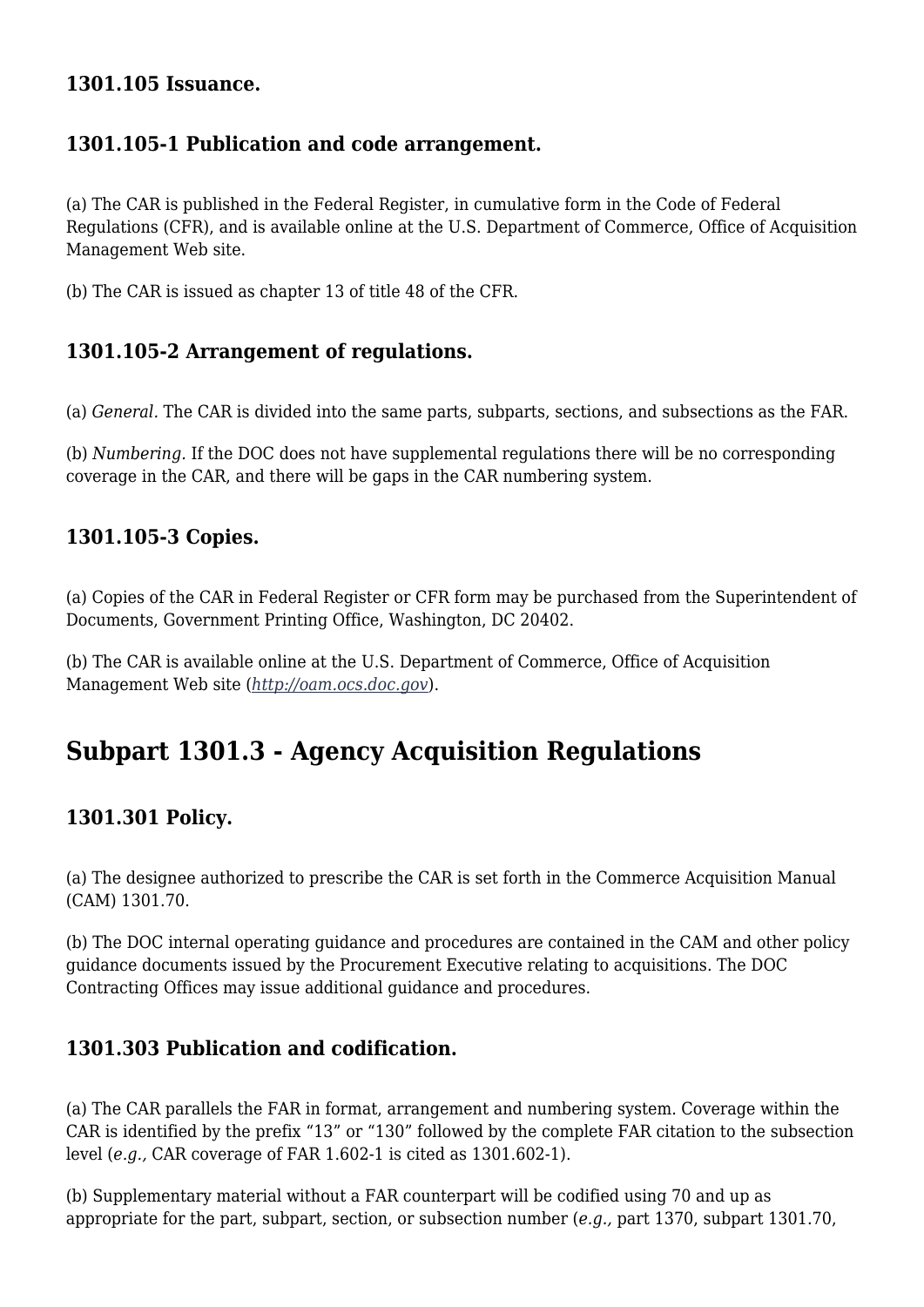section 1301.370 or subsection 1301.301-70).

## **1301.304 Agency control and compliance procedures.**

Operating unit counsel shall limit issuance of directives that restrain the flexibilities found in the FAR.

# **Subpart 1301.4 - Deviations From the FAR**

# **1301.403 Individual deviations.**

The designee authorized to approve individual deviations from the FAR is set forth in CAM 1301.70.

### **1301.404 Class deviations.**

The designee authorized to approve class deviations from the FAR is set forth in CAM 1301.70.

# **Subpart 1301.6 - Career Development, Contracting Authority, and Responsibilities**

### **1301.601 General.**

The agency head for procurement matters is the Chief Financial Officer/Assistant Secretary for Administration (CFO/ASA), unless prohibited by statute. The authority for agency head for procurement matters is delegated to the Procurement Executive as the authority to establish lines of contracting authority within DOC and to implement policies and procedures related to the acquisition process. Specific contracting authorities are set forth in CAM 1301.70.

### **1301.602 Contracting officers.**

### **1301.602-1 Authority.**

In accordance with CAM 1301.70, only individuals who have been certified as contracting officers through issuance of a Certificate of Appointment by the Senior Bureau Procurement Official may exercise the authority of DOC contracting officers. In addition to the authority to enter into, administer, and terminate contracts, contracting officers have been delegated certain functions as set out in appendix A to CAM 1301.70.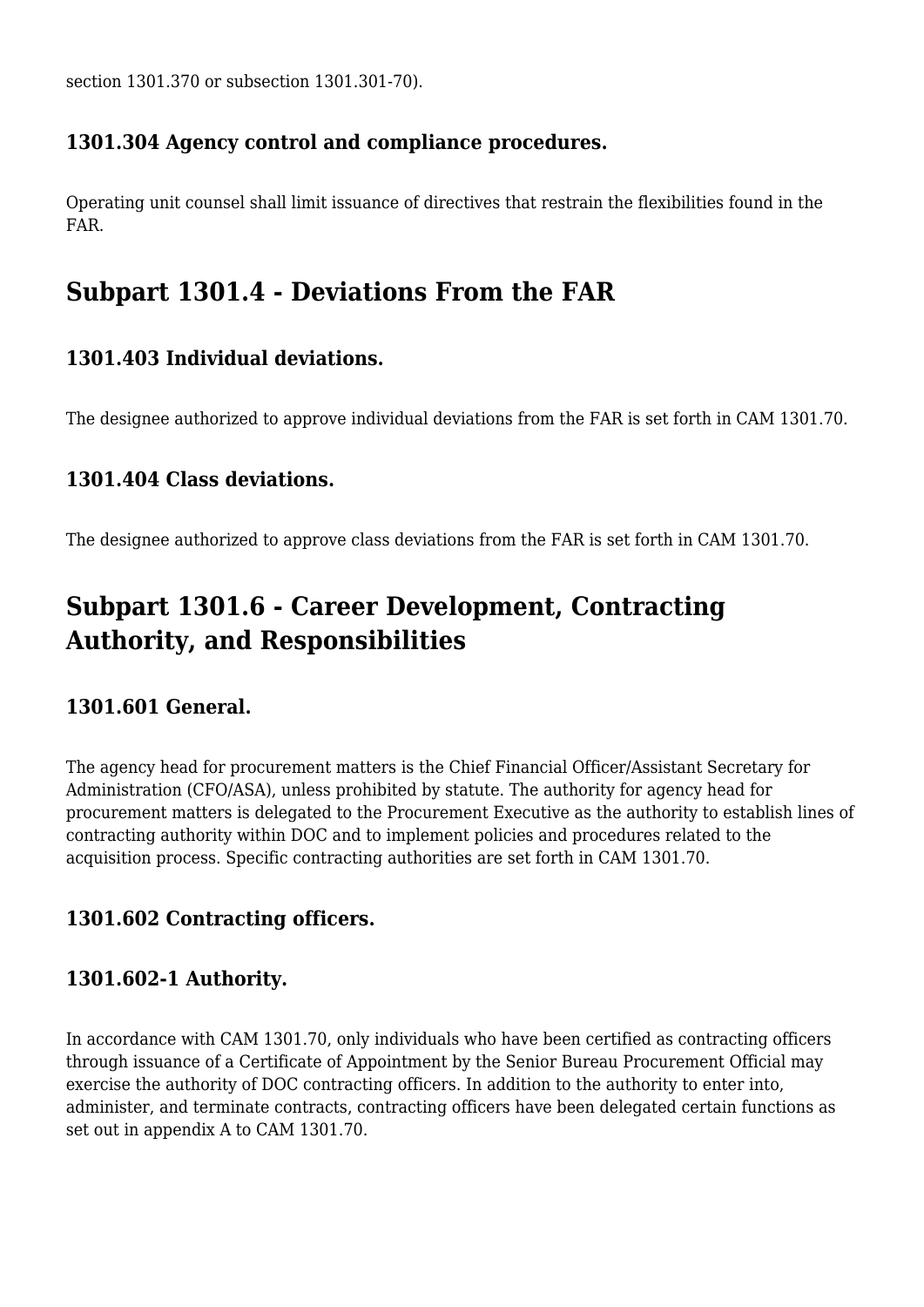## **1301.602-170 Provisions and clauses.**

Insert clause 1352.201-70, *Contracting Officer's Authority,* in all solicitations and contracts.

# **1301.602-3 Ratification of unauthorized commitments.**

(a) Insert clause 1352.201-71, *Ratification Release,* in a contract document under which payment is made for unauthorized commitments after a ratification has been processed.

(b)

(1) Unauthorized commitments occur when the Department accepts goods or services in the absence of an enforceable contract entered into by an authorized official. It is the policy of DOC that all acquisitions are to be made only by Government officials having authority to make such acquisitions. Acquisitions made by other than authorized personnel are contrary to Departmental policy and the Department is not bound by any formal or informal type of agreement or contractual commitment which is made by persons who are not delegated contracting authority. Payment for goods or services accepted in the absence of an authorized commitment may be made only through the ratification process. Unauthorized commitments may be considered matters of serious misconduct and may subject the responsible employees to appropriate disciplinary actions.

(2) The delegation of the ratification authority is set forth in CAM 1301.70. All requests for ratification must fully explain the circumstances that gave rise to the unauthorized commitment and detail, if appropriate, any disciplinary action taken with respect to any responsible employee. Ratifications may be approved only if all criteria in FAR 1.602-3 have been met.

### **1301.602-370 Ratification approval by Procurement Counsel.**

Ratifications may not be approved unless the concurrence of Procurement Counsel is obtained.

### **1301.603 Selection, appointment, and termination of appointment.**

#### **1301.603-1 General.**

The Department's procurement career management program and system for the selection, appointment, and termination of appointment of contracting officers are described in CAM 1301.6.

### **1301.603-2 Selection.**

In addition to the criteria set forth in FAR 1.603-2, selection of contracting officers shall be based upon Section 4 of CAM 1301.6.